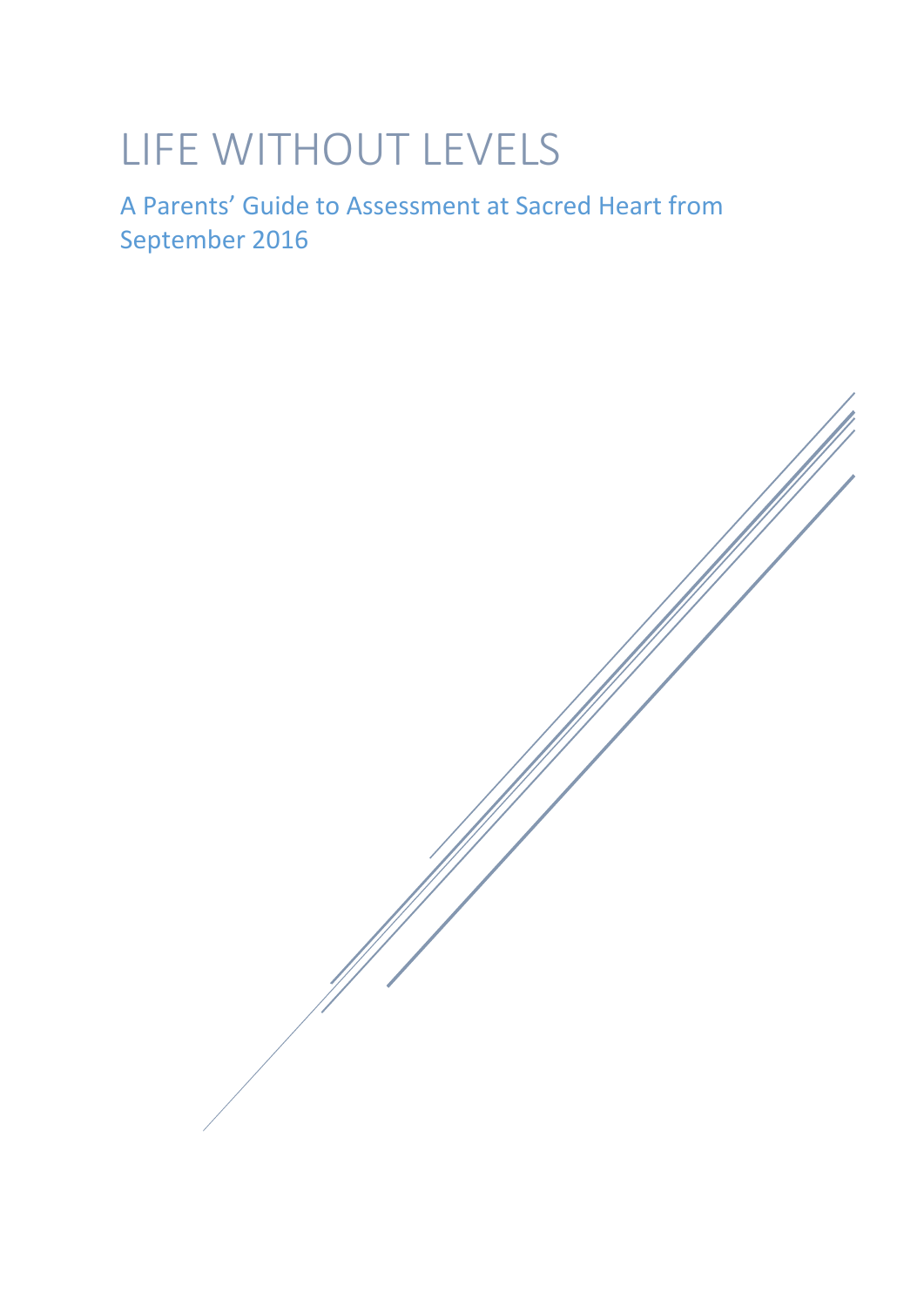## Life without Levels: September 2016

## Changes in Years 7 to 9

Students starting in Year 7 at Sacred Heart will be the first to have studied the new National Curriculum at Key Stage 2. This new curriculum does not divide knowledge and skills into levels and the responsibility of assessing students' progress, marking students' work and reporting to parents using a common national framework has been removed: Schools have been given the freedom to develop their own assessment systems.

## Changes in Years 10 and 11

At Key stage 4 the new GCSEs will no longer award grades A\* to U but replace those grades with a 9 to 1 and U system. The boundaries between 3&4 and 6&7 will correlate to the D&C and B&A thresholds. A grade of '5' will be considered a good pass, this is equivalent to a high C by today's standards.



Students in Year 11, September 16, will sit new GCSEs in English Language, Literature and Mathematics. Students starting Year 10 in September will sit new GCSEs in the majority of their subjects.

#### Implementation

Rather than running mixed assessment systems we have taken the decision to swap all Year groups across to their new frameworks from September 2016. This will include marking, teachers' feedback, grade cards, target setting and reporting to parents.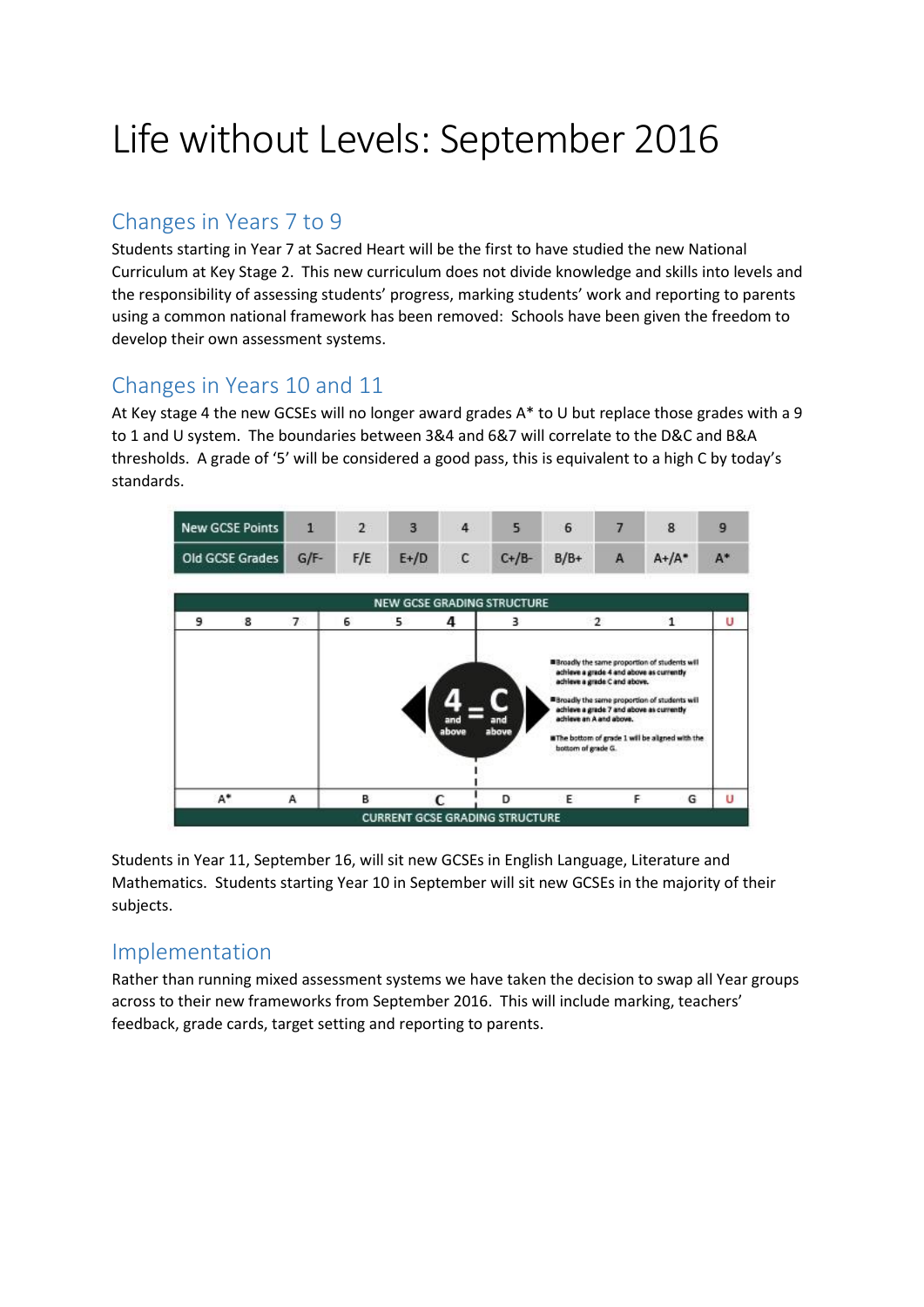## What to Expect: Years 7 to 9

It is our belief that the foundations built in Key Stage 3 should lead to success at GCSE. With this in mind, the curriculum in each Year of Key stage 3 has been broken down into three broad bands: Core, Intermediate and Advanced. Each band will be further divided into three categories: Developing, Secure and Mastered to give you an indication of your daughter's position within the group.

|                      |  |                |      |      |         |                        | New<br>GCSE                   | O <sub>Id</sub><br>GCSE |
|----------------------|--|----------------|------|------|---------|------------------------|-------------------------------|-------------------------|
|                      |  |                |      |      | $9 - 6$ | $9-6$<br>(EM)          | 9                             | $A^*RA$                 |
|                      |  |                |      |      |         |                        | 8                             |                         |
|                      |  |                |      |      |         | $A^* - B$              | $\overline{7}$                |                         |
|                      |  |                |      | Adv  | $7 - 5$ | $7-5$<br>(EM)          | 6                             | B                       |
|                      |  |                |      |      |         |                        | 5                             |                         |
|                      |  |                |      |      |         | $A-C$                  | 4                             | $\mathsf C$             |
|                      |  |                | Adv  | Int  | $5-1$   | $5-1$<br>(EM)<br>$C-G$ | 3                             |                         |
| Increasing Challenge |  |                |      |      |         |                        | $\overline{2}$<br>$\mathbf 1$ |                         |
|                      |  | Adv M          |      |      |         |                        |                               |                         |
|                      |  |                | Int  | Core |         |                        |                               |                         |
|                      |  | Adv S          |      |      |         |                        |                               |                         |
|                      |  | Adv D          |      |      |         |                        |                               |                         |
|                      |  | Int M          |      |      |         |                        |                               |                         |
|                      |  | Int S          | Core |      |         |                        |                               |                         |
|                      |  | Int D          |      |      |         |                        |                               |                         |
|                      |  | Core M         |      |      |         |                        |                               |                         |
|                      |  | Core S         |      |      |         |                        |                               |                         |
|                      |  | Core D         |      |      |         |                        |                               |                         |
| Year Group           |  | $\overline{7}$ | 8    | 9    | 10      | 11                     |                               |                         |

The work will get progressively more demanding as your daughter moves from Year 7 to Year 8 and into Year 9 so students will be expected to maintain or improve their attainment across the Key Stage. E.g.

If assessments in Year 8 indicated that your daughter was attaining 'Intermediate Secure' in English then expected progress in Year 9 English would be 'Intermediate Secure' with outstanding effort producing 'Intermediate Mastered'.

The bands are only an indication of likely outcomes at GCSE and are certainly not fixed pathways. Students will be encouraged to master the sets of skills and knowledge in each band then further develop into the next.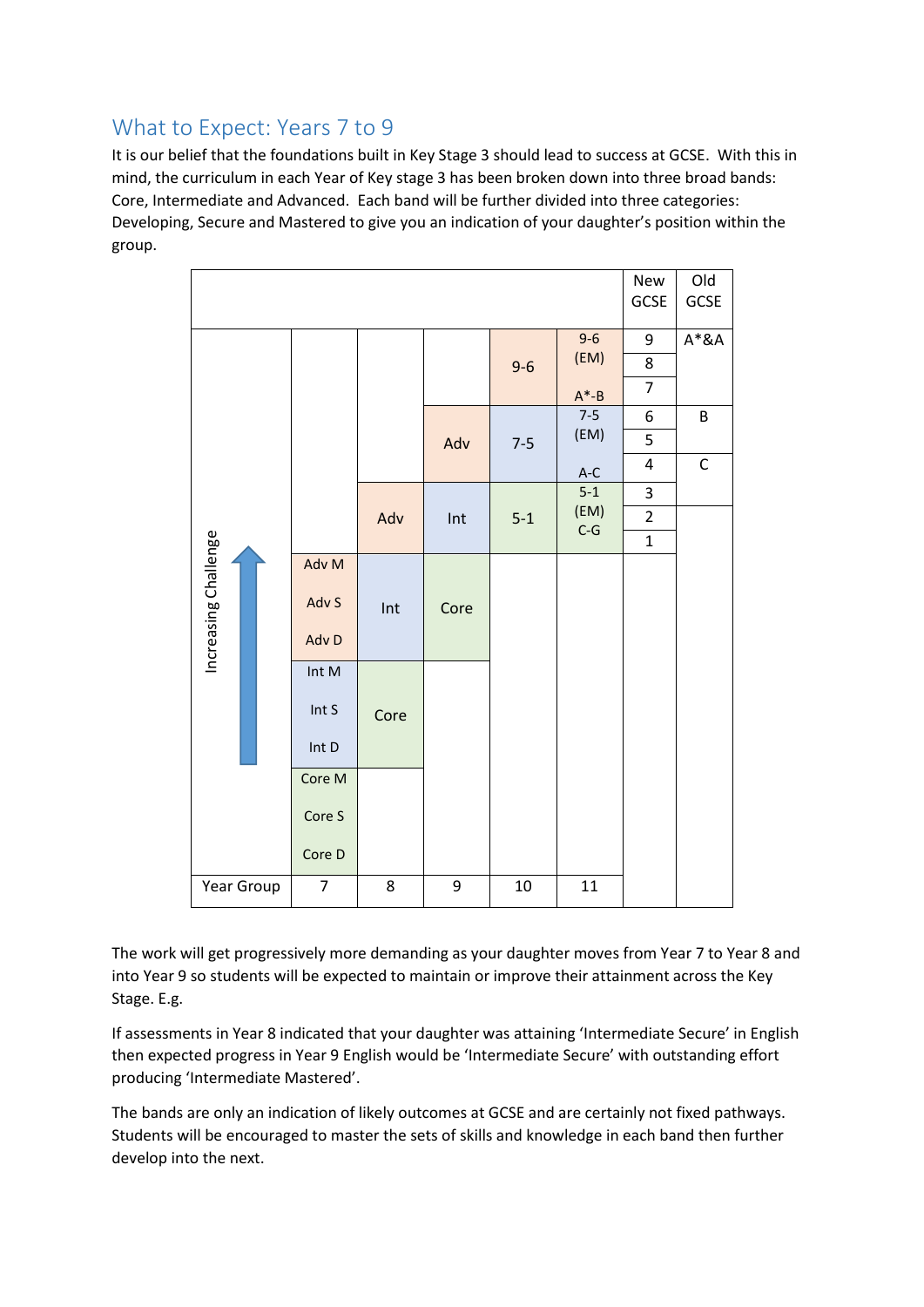As previously, each subject will award an attainment band and so it would be possible to be 'Core Mastered' in Maths and 'Intermediate Secure' in History.

#### Reporting

November: A Target report Card. This will show you what good attainment for your daughter would be.

Christmas, February and Easter: A grade card showing her attendance, merits and concerns received and progress against her target broken down by subject. The progress data is presented in two forms: Current Grade records her attainment over the last half term and Predicted Grade indicates a likely outcome for the end of the year. It is the Predicted Grade that is compared with the Target Grade. You can expect her to exceed her targets if she is making outstanding progress in some subject areas.

Summer: A grade card that compares her Final Grade in that subject against her Target Grade. This report will also include a comment from your daughter's Personal Tutor about her progress and contribution to the school over the year.

All reports include an Attendance bar at the bottom. This indicates the sessional attendance, morning and afternoon registration, as a percentage. It is coloured Red, Amber or Green. Green is good attendance, Amber is low and Red indicates that your daughter might be registered as Persistently Absent.